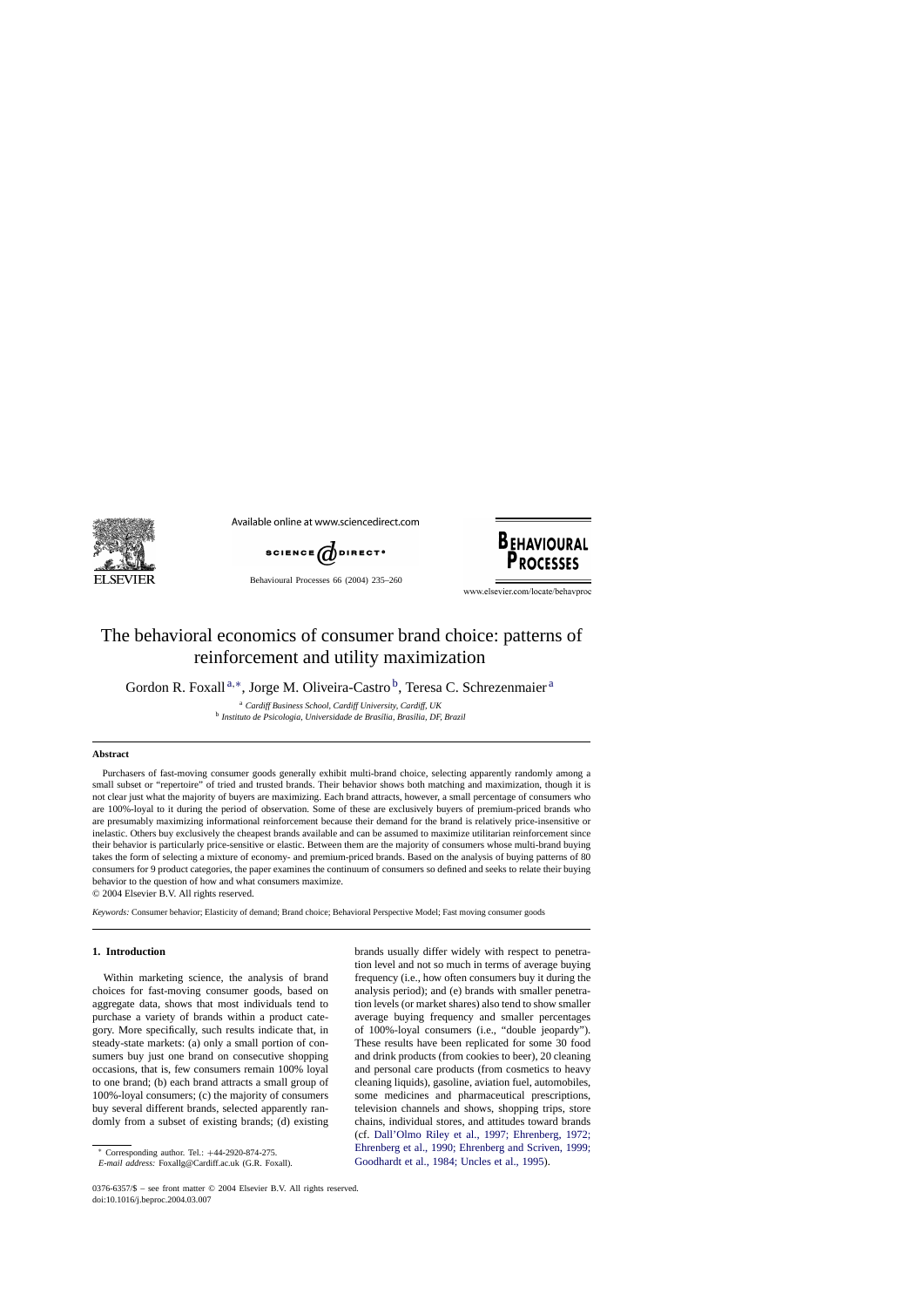So sure are the relationships involved that a mathematical model has also been developed to describe such regularities, the Dirichlet Model (e.g., [Ehrenberg](#page--1-0) [et al., 1990\),](#page--1-0) which has been used to predict the market insertion of new products ([Ehrenberg, 1993\),](#page--1-0) to analyze the effects of promotions [\(Ehrenberg, 1986;](#page--1-0) [Ehrenberg et al., 1994\)](#page--1-0), and to evaluate patterns of store loyalty [\(Ehrenberg and England, 1990; Keng](#page--1-0) [and Ehrenberg, 1984; Sharp and Sharp, 1997;](#page--1-0) [Uncles and Ehrenberg, 1990](#page--1-0)). Nonetheless, despite the wide replication of such patterns, which have been raised by some authors to the status of "empirical generalizations" in marketing (e.g., [Uncles et al.,](#page--1-0) [1995\),](#page--1-0) little is known about the variables and the underlying behavioral mechanisms that influence and explain consumers' brand choices. The marketing literature is not forthcoming, for instance, about the factors responsible for shaping the subset of the brands that compose a product category among which consumers choose in practice (their "consideration sets") and what Ehrenberg calls the "repertoire" of such brands actually purchased (their "purchase sets").

It is a basic axiom of modern marketing thought that sales are produced not simply by price acting alone, any more than by product attributes, or advertising and other promotional means, or distribution effectiveness acting singly, but by a combination of all four of these influences on demand that constitute the "marketing mix." As marketing science has developed as a separate discipline, it has de-emphasized the influence of price on demand (the principal focus of the economist's purview) and stressed the non-price elements of the marketing mix, notably the promotional activity involved in brand differentiation ([De](#page--1-0) [Chernatony and McDonald, 2003; Jary and Wileman,](#page--1-0) [1998; Watkins, 1986\)](#page--1-0). Behavioral economics, partly because of the stress it has placed on the economics of animal responding in experimental situations, where the sole reliable analogue of the influences on consumer demand ruling in the market place relates to price, has necessarily followed the reasoning and methodology of the economist rather than the marketing scientist. The non-price marketing mix has, therefore, not featured in the research program of behavioral economics.

The assumption that consumers maximize utility in some way or other—a preoccupation of the economics approach—is, nevertheless, common in the marketing literature. [Krishnamurti and Raj \(1988\),](#page--1-0) for example, state that "the consumer chooses that alternative which maximizes his (or her) utility," although they recognize that this is a latent or unobservable utility which is assumed rather than tested (cf. [Rachlin, 1980\).](#page--1-0) Based on this maximization assumption, one could expect consumers to choose the cheapest brands that offer the attributes and characteristics that they are looking for. Although the price of different brands is certainly one variable that is expected to influence brand choice, as exemplified by the literature on the effects of promotions (e.g., [Ehrenberg, 1986; Ehrenberg et al., 1994;](#page--1-0) [Bell et al., 1999\), e](#page--1-0)mpirical evidence showing that consumers tend to maximize when choosing across brands was not available before recent research on the behavioral economics of brand choice [\(Foxall and James,](#page--1-0) [2001, 2003; Foxall and Schrezenmaier, 2003\).](#page--1-0) In this paper, we extend this research from the analysis of single cases to that of panel data for some 80 consumers purchasing 9 product categories, examining in detail the relationship between price and quantity demanded in relation to the functional and symbolic attributes of brands which influence the composition of consumers' consideration and purchase sets.

### *1.1. Previous research*

[Foxall \(1999a\),](#page--1-0) [Foxall and James \(2001, 2003](#page--1-0)), and [Foxall and Schrezenmaier \(2003\)](#page--1-0) adopted techniques refined in choice experiments in behavioral economics and behavior analysis to investigate brand choice. Three types of analysis were used: matching, relative demand, and maximization.

### *1.1.1. Matching analysis*

The results of choice experiments with nonhuman animals in behavior analysis gave support for the development of the matching law, which in its simplest form asserts that organisms in choice situations match the relative distribution of responses to the relative distribution of the reinforcers they obtain [\(Herrnstein,](#page--1-0) [1961, 1970\).](#page--1-0) In its more general form, the generalized matching law [\(Baum, 1974, 1979\)](#page--1-0) states that the ratio of responses between two alternatives is a power function of the ratio of reinforcers, that is,

$$
\frac{B_1}{B_2} = b \left(\frac{R_1}{R_2}\right)^s \tag{1}
$$